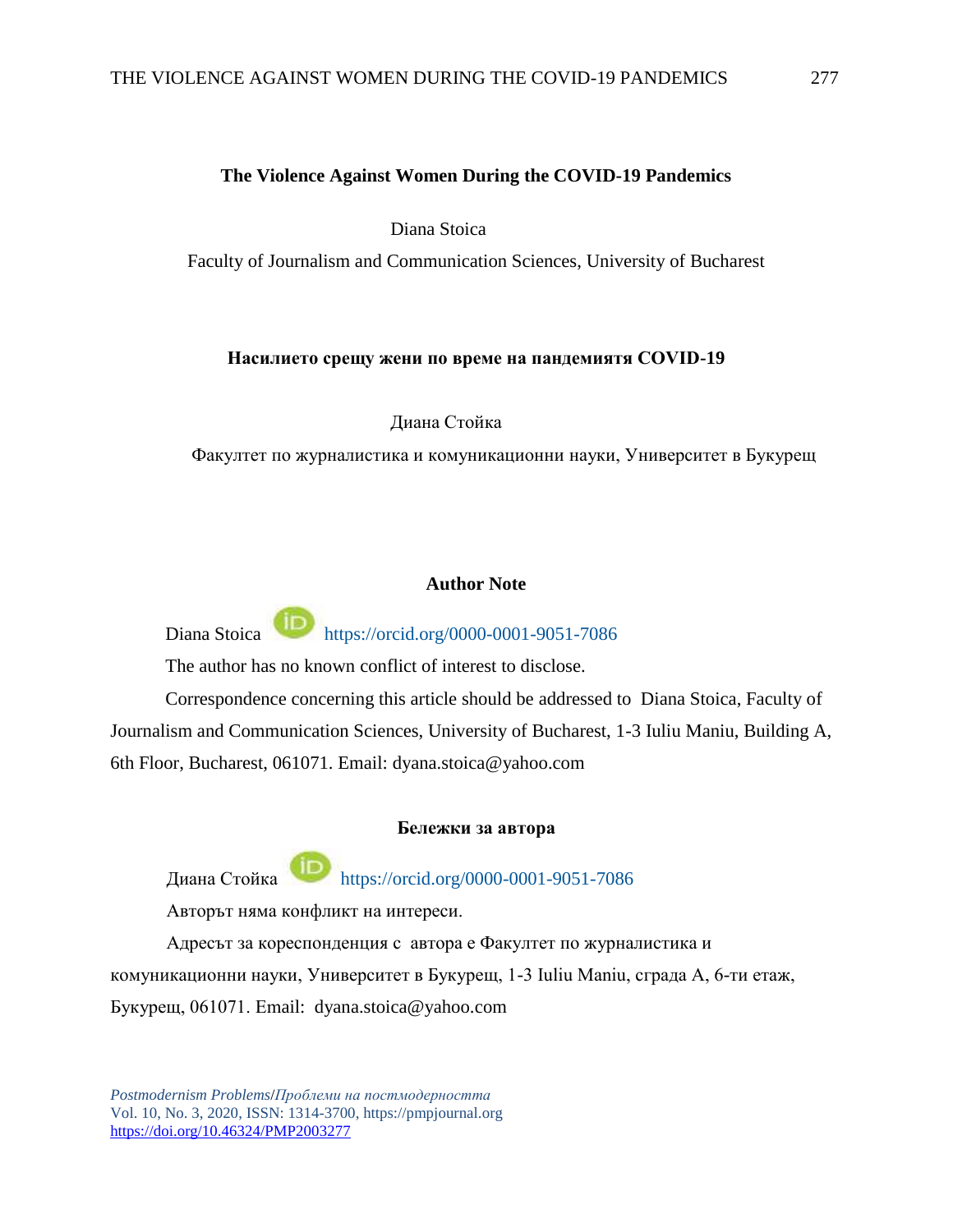#### **Abstract**

One of the biggest crises of the modern world – the COVID-19 pandemic – brought with itself new measures to be implemented all around the world. The lockdowns imposed to prevent the spread of the virus affected terribly numerous aspects of everyday life but mainly created a hidden pandemic indoors. The purpose of this paper is to underline the impact of the COVID-19 pandemic in what concerns the violence against women (VAW). Although it might seem early for estimating the damages produced in this area of study, there can be envisaged many statistics, a lot of system weaknesses, and possible solutions to help the victims. This article aims to resume the whole chaos installed on the Globe behind the closed doors, in the family - the most intimate place, where the joy and the love should dominate.

*Keywords:* domestic violence, women, coronavirus, pandemic, lockdown

#### **Резюме**

Една от най-големите кризи в съвременния свят - пандемията COVID-19 - донесе със себе си нови мерки, които да бъдат приложени по целия свят. Заключванията, наложени, за да се предотврати разпространението на вируса, засегнаха по ужасен начин множество аспекти от ежедневието, но създадоха главно скрита пандемия на закрито. Целта на настоящата статия е да подчертае въздействието на пандемията на COVID-19 по отношение на насилието над жени (VAW). Въпреки че може да изглежда рано за оценка на щетите, нанесени в тази област на изследване, биха могли да се вземат предвид статистики, много системни слабости и възможни решения, за да се помогне на жертвите. Тази статия цели да преосмисли целия хаос, инсталиран на земното кълбо зад затворените врати в семейството - най-интимното място, където радостта и любовта трябва да доминират.

*Ключови думи*: домашно насилие, жени, коронавирус, пандемия, заключване

**ARTICLE INFO: Original Article Received: 15, 09.2020 Revised: 30, 09.2020 Accepted: 17, 10.2020**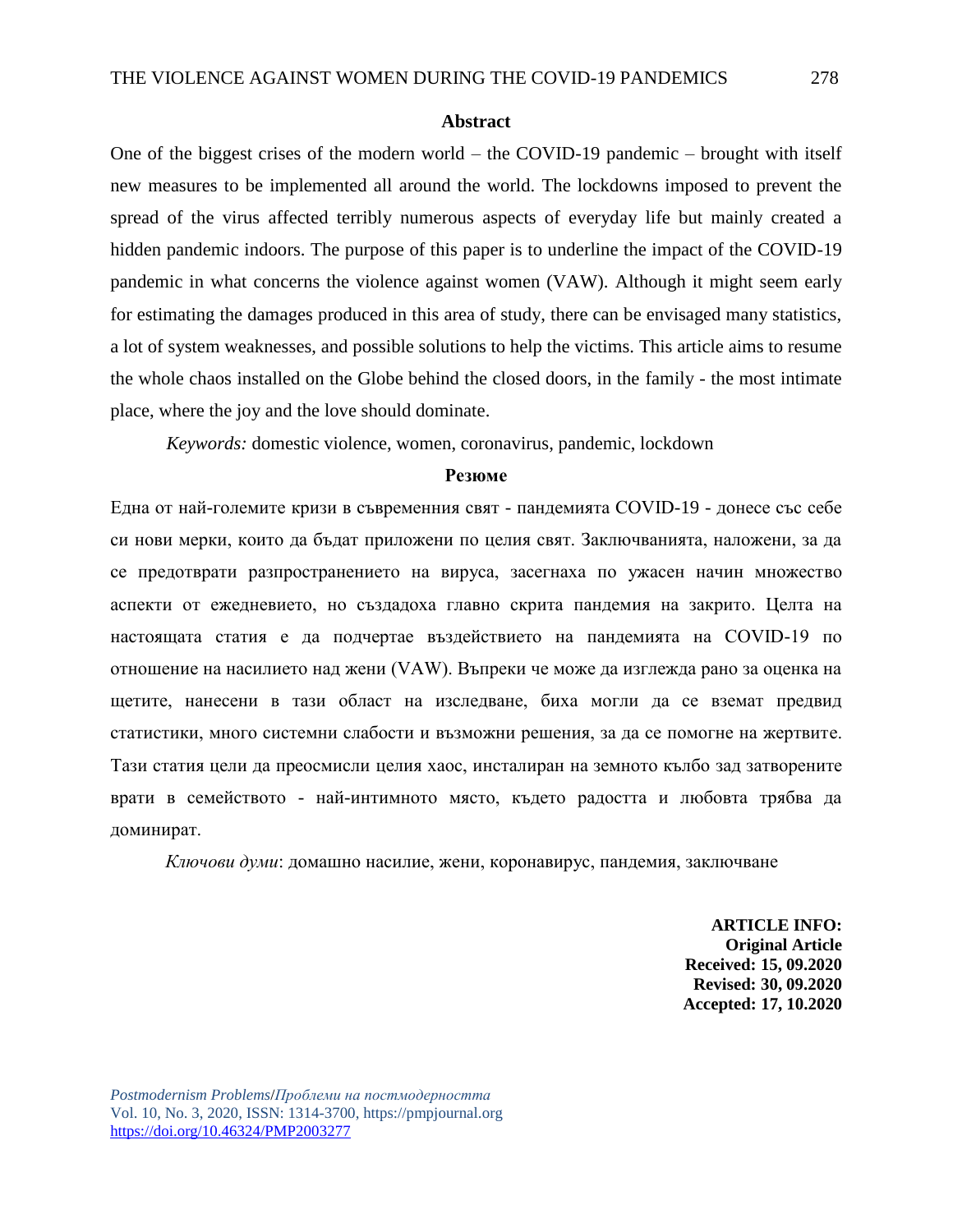### **The Violence Аgainst Women Аuring the COVID-19 Pandemics**

For a long time already, violence against women (VAW) represents one of the world's major problems. The desire and the pleasure of powerful people to dominate *the smaller and unprotected ones* are already known worldwide. In our case, the syntagma, *the smaller and unprotected ones,* can be translated into women, children, and elders. Generally speaking, men are those who try to impose their power in society: in the political arena, in the economic spheres, in what concerns the domain of engineering, of motoring, of information technology, or in what interests the legal professions, such as judges, lawyers or magistrates. But many of these men tend to impose their so-called *power* even at home, with their wives, girlfriends, children, most of them believe - even in the XXIst century - that patriarchate is the 'right' response to maintain a 'healthy' relationship and the 'natural order.' This power is manifested in various forms, and these forms may exacerbate during periods of crisis, such as the COVID-19 pandemics.

## **COVID-19 - General Context**

At the end of 2019, a new kind of virus appeared in Wuhan, a Chinese city located in its eastern part. The official name – severe acute respiratory syndrome coronavirus 2 (SARS-CoV-2) – "was given by the International Committee on Taxonomy of Viruses based on phylogenetic analysis" (Liu et al., 2020, p. 328). The new infection demonstrated that it could spread rapidly all around the world. As the medical personnel began to investigate and analyze the factors that contribute to the spread of the disease, it was envisaged that "the virus jumps between people who are in very close contact with each other" (Wetsman, 2020). So, it was observed that if an infected person coughs or sneezes close to other persons, he/ she may infect them. The main measure taken by the Chinese Government in order to combat what seemed to be an epidemic was the lockdown. But because of the constant increase of the cases not only in China but around the world, "on March 11, 2020, the WHO officially declared the COVID-19 outbreak a pandemic" (Reynolds & Weiss, 2020). For the purposes of this review, it is mandatory to include also the definition of a pandemic: "an epidemic occurring over a very wide area, crossing international boundaries, and usually affecting a large number of people" (Porta, 2016). Due to this fact, many European, American, Asian, and African countries began to impose lockdowns in order to protect the citizens from getting sick. The European epicenter of the virus was Italy, and then, after a few weeks, the United States of America started to be in the leading place in what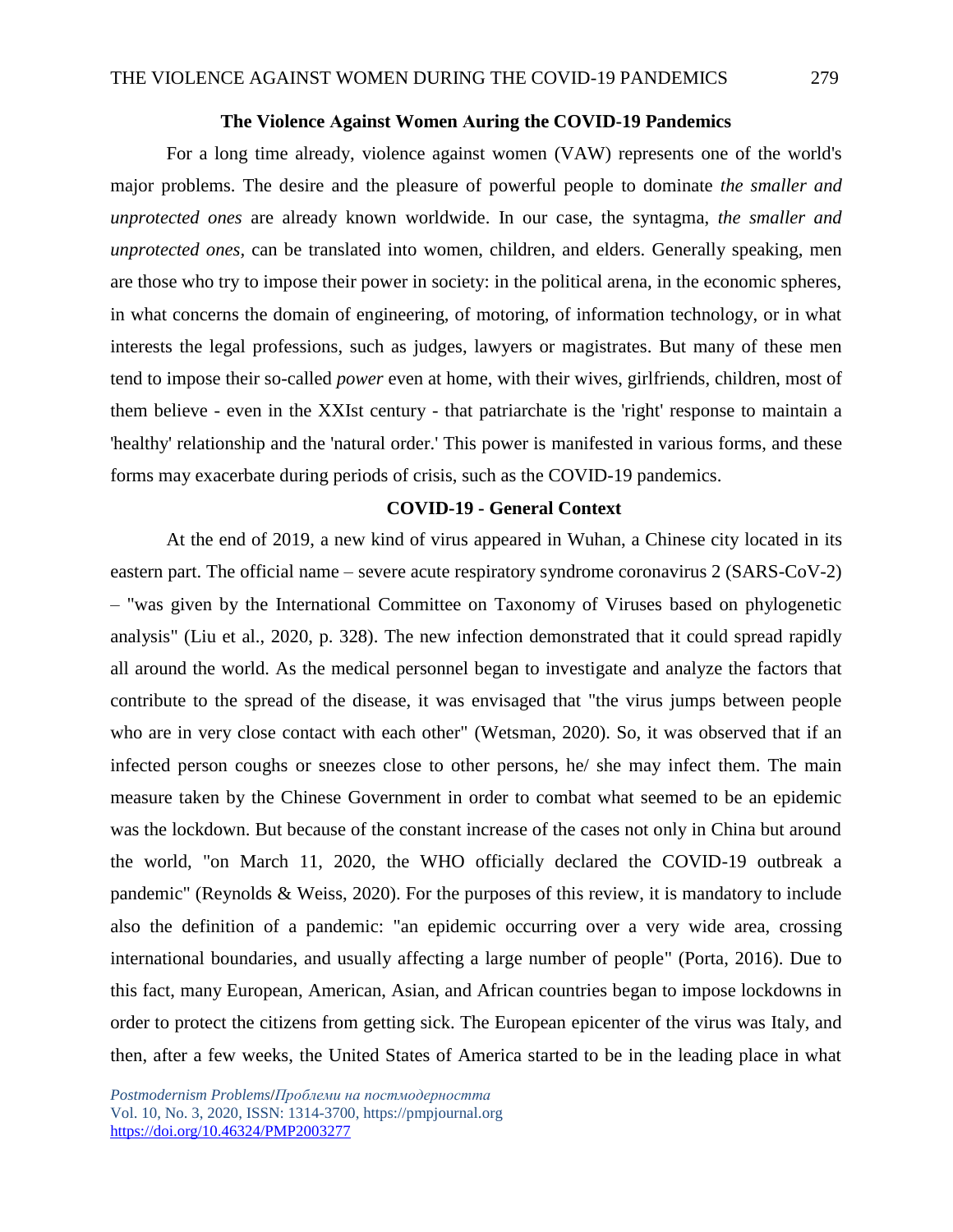concerns the number of patients. Schools and kinder gardens were closed, and many people began to work from home or, in many cases, lost their jobs. The situation became quickly more and more complicated and critical. As soon as the Governments tried to maintain the population safe and sound and prevent the spread of the virus outdoors, a new silent but powerful pandemic started indoors.

# **'Unseen' crises appear during the state of emergency or disasters.**

During the COVID-19 pandemic, it was perceived as an increase in what concerns the number of domestic violence cases in most countries. Researchers remarked that during difficult periods, when natural disasters such as hurricanes, earthquakes, tsunamis occur, people's conduct tends to be more violent towards the family and particularly towards women (wives, girlfriends, daughters, mothers, etc.). This type of behavior was also seen "after the 29 "Black Saturday" bushfires in Australia and 2010 7.0 magnitude earthquake in Haiti" (Campbell, 2020). Also, "in the aftermath of Hurricane Katrina, one study reported a fourfold increase in rates of genderbased violence, primarily driven by a partner violence, among displaced women in Mississippi" (Kofman & Garfin, 2020, p. 1998). At the same time, during the Ebola outbreak, "an epidemic of rape, sexual assault, and violence against women" (Peterm et al., 2020) was perceived in the whole territory of West Africa. Likewise, the statistics have shown that "during the Zika outbreak, gender inequalities increased and women were the most vulnerable from the socioeconomical perspective" (Wenham et al., 2020). Doctors, lawyers, psychologists, and experts indicated that besides the higher number of domestic violence cases, the acts of violence became more and more cruel and terrible during emergencies. So, the place that should be the most comfortable and pleasant should protect and support converts into a nightmare reality.

# **The impact of the lockdown and quarantine over the population**

The obligation to remain indoors may, at first, appear quite simple to respect, but over a long period, it becomes a real burden for everybody. The studies underlined that there could be envisaged some characteristics of those persons who were quarantined. First, it should be noted that the "post-traumatic stress level is higher, as well as the level of emotional disturbance, the irritability, the depression, the anger, and the emotional exhaustion" (Brooks et al., 2020, p. 913). Nevertheless, people who were quarantined because they entered in contact with persons who might have the virus indicated that they began to feel nervous, guilty, sad, and frightened. They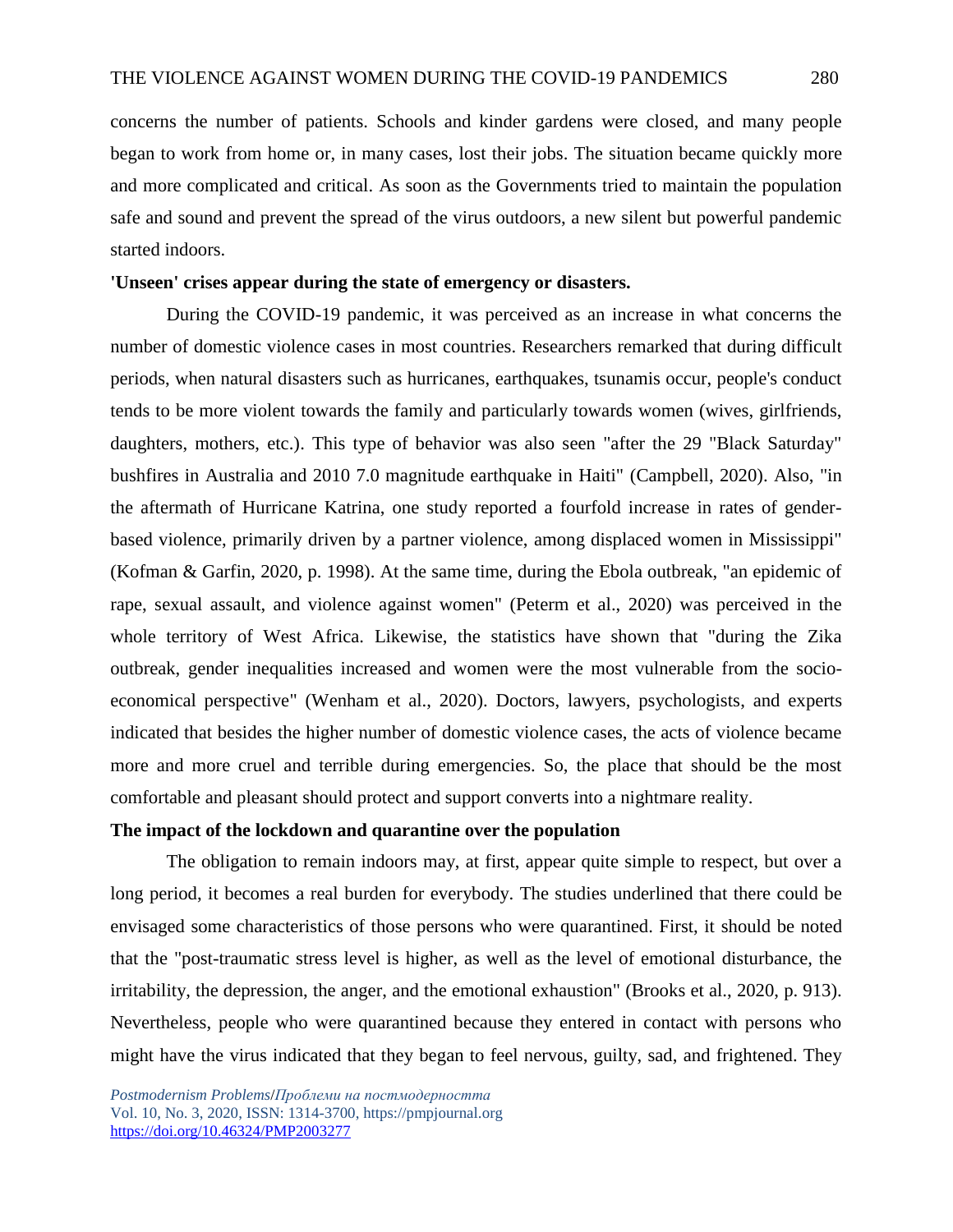constantly thought that they might develop either a mild form of the virus or a complication and these ideas, together with the constant tension of not sickening the loved ones, affected their mental health. After the quarantine period, people reported that they felt stigmatizing attitudes from the part of the others who were not quarantined. The media and the insufficient information presented about the disease in an understandable manner for all people's categories contributed to these behaviours.

On the other side of the problem, the lockdown imposed in many countries created troubles in many families. The parents began to work from home and the children to get more accustomed to online schooling. There were reported many cases in which people lost their jobs due to the pandemic. These rapid changes imposed in order to combat the medical crisis have destroyed, in some situations, the peaceful familial climate and have let the dominator exercise his control in a new way. The continuous panic created on the TV, on the radio, on Facebook affected the citizens. The medical system also cracked: many hospitals were receiving only people infected with the new virus, and the other patients could not benefit from medical assistance. The senior citizens encountered difficulties in what concerns food and medicine supply because of the authorities' restrictions (only two hours per day out of the house for shopping, medical care, etc.). The general situation with all the new measures was hard to manage for many citizens, especially women, girls, and children.

## **The domestic violence – general aspects**

For many years, international organizations, national experts, and associations have tried to find out a definition that states clearly and precisely what means an act of VAW. Finally, in 1993, the General Assembly of United Nations indicated, throughout the Declaration on the Elimination of Violence against Women, a version that grasps all the important aspects: "Any act of gender-based violence that results in, or is likely to result in, physical, sexual or psychological harm or suffering to women, including threats of such acts, coercion or arbitrary deprivation of liberty, whether occurring in public or in private life." (Center to End Violence against Women and Girls, 2010).

Some people believe that VAW is considered a phenomenon that affects only those having a low level of education or insufficient financial means. This represents one of the myths of domestic violence. VAW affects all the categories of people. It is a scourge that sneaks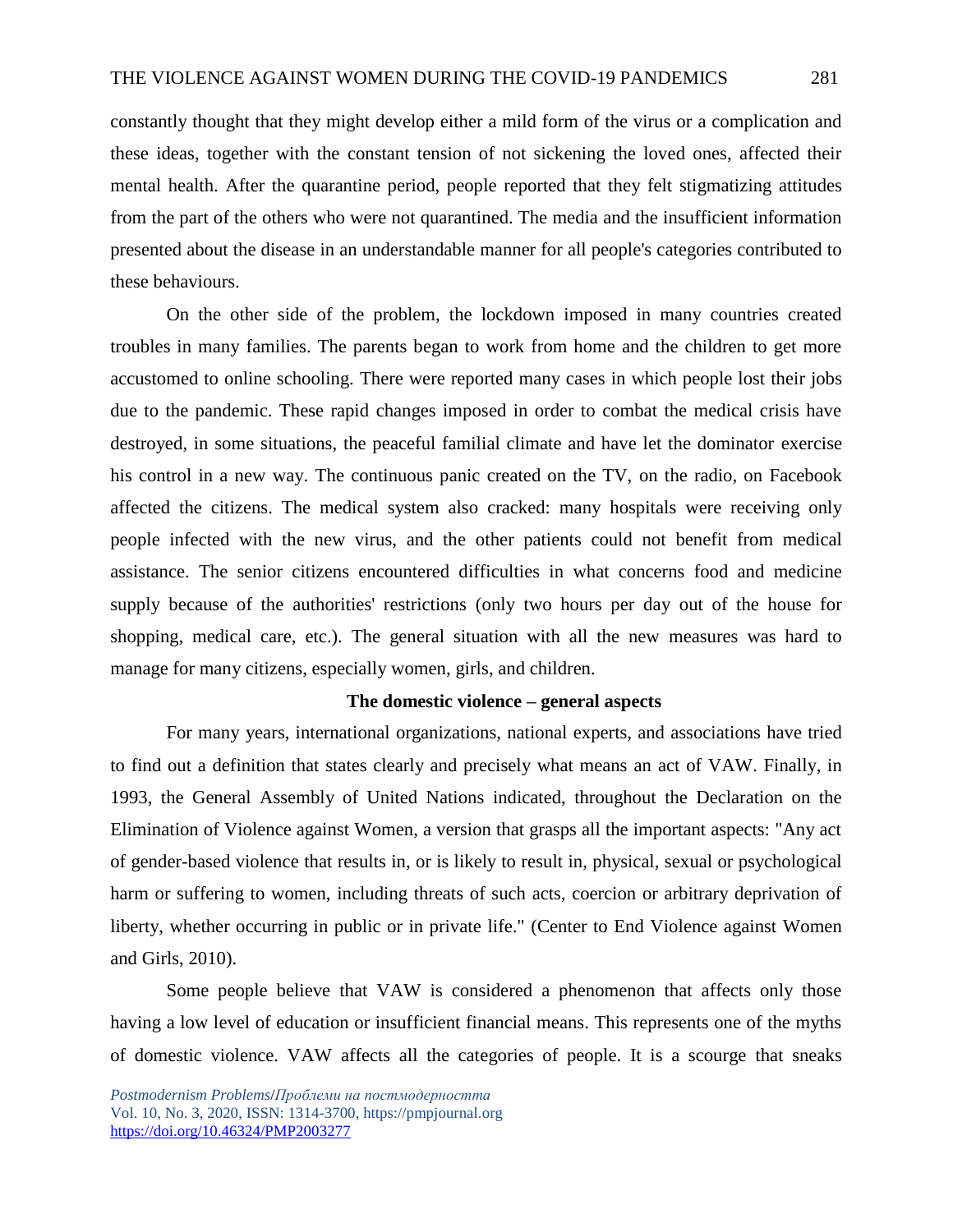recklessly in many families, even though they are perceived as the high-educated class or the rich category. Another myth is that the violent men are alcoholics: alcohol can contribute, but it is not the trigger in this situation. It was demonstrated that only "50% of the violent men have trouble with the alcohol" (Welzer-Lang & Daniel, 2005, p.64). The rest of them manifest violent behaviours even though they do not consume alcohol. Also, many people consider that domestic violence represents a psychiatric disease. If this aspect is true, then there would be envisaged a precise scheme of treatment that could heal the disease. However, the studies indicate that the violence is not an illness, but a situation in which the husbands' tensions and dissension reached the maximal point. At the same time, many people consider that the violent man *lost his control*, and because of this fact, he acted wrongly. Using the phrase *lose control*, we eliminate any culpability trace concerning men. "The man lost his control" due to the fact that the woman "did something wrong" are the stereotypical judgments (present in the news and everyday conversation) that mean "blame the victim" and deculpabilize the perpetrator. The violent man cannot be defended by considering that he suffered a loss of control: he only "suffers" when his partner tries to manifest her freedom.

Many men, especially those who consider that patriarchy represents the best system that can offer them liberty, power, and complete domination, perceive the women as inferior human beings who cannot have and must not have the same rights as them. In this sense, the term *minoritization* defines very well their behaviors: "treating women as lesser beings and relegating them to the realm of the intimate, the private, the particular, treating theirs as minority issues" (Segato, 2016, p. 615). These ideas can be observed mostly in rural spaces and in areas where the population is mostly concerned with respecting traditions and customs.

The annual studies and researches have shown that approximately 30% of women around the world are victims of different types of domestic violence: either economic, or verbal, or psychological, or physical, etc. The perpetrator might be the actual partner or an ex-intimate partner. In these conditions, it is clearly that home can be one of the most dangerous places for women, even though it should be the space (*oasis, heaven*) of love.

These types of conduct multiply in difficult situations, such as natural disasters, epidemics, pandemics, tsunamis, earthquakes, etc. During these periods, the pressure is bigger for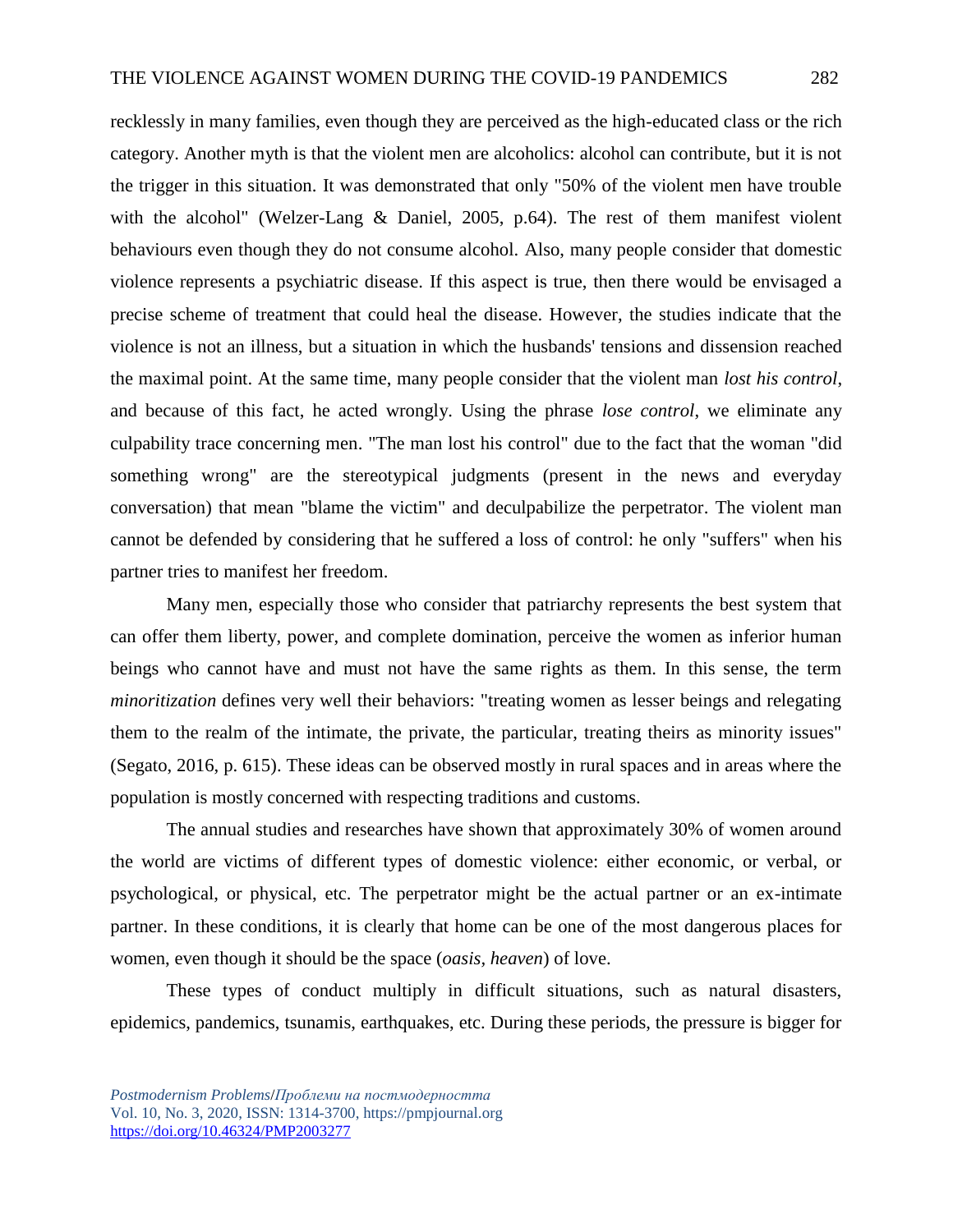women and children. The impact of the novel coronavirus on the whole world tends to be profound in domestic violence, transforming itself into a hidden pandemic.

## **The shadow pandemics**

Since March 2020, the media emphasized the fact that the number of domestic violence cases increased all around the world. Due to multiple restrictions, the victims could contact neither the associations who fight for women's rights and the elimination of domestic violence, police, or medical staff. The Executive Director of UN Women, Phumzile Mlambo-Ngcuke, labeled violence against women the `shadow pandemic` because everybody is concentrated in the first place on how to prevent the expansion of the virus or on finding a solution in order to combat it and during this time, one of the most profound consequences of the lockdown slowly advances, becoming itself a real pandemic. Meanwhile, the number of domestic violence cases increased, the media, the authorities, and the institutions were concentrated on the medical crisis related to the infection with the novel virus. The Regional Director of WHO, Hans Kluge, stated on May 7, 2020, that "WHO is deeply troubled by the reports from many countries …. of increases in interpersonal violence, including violence against women and men, by an intimate partner and against children – because of the COVID-19 response" (Mahase, 2020).

Starting with China, where the restrictions were imposed for the very first time, the social isolation created a perfect storm in many families. "Isolation paired with psychological and economic stressors accompanying the pandemic as well as potential increases in negative coping mechanisms can come together" (Usher et al., 2020, p. 550) in order to create an enormous domestic violence wave. Many countries from Europe, Latin America, Asia, and Africa underlined the rise in what concerns the number of domestic violence victims or, moreover in what concerns the femicides. "As a whole, China, Italy, Spain, France, India, Australia, United Kingdom, USA, Argentina reported a 60% increase in calls to victim support lines" (Dejtiar & Blank, 2020, p. 2).

In order to explain this dramatic phenomenon, researchers analyzed some factors that led to the recrudescence of violence in many families around the world. First, it could be noticed that as a measure to protect children not to get sick, the authorities decided that the schools, the kinder gardens, and the nurseries should be closed. On the same path, the parents started to work from home, and here began the struggle between taking care of children who need to study online and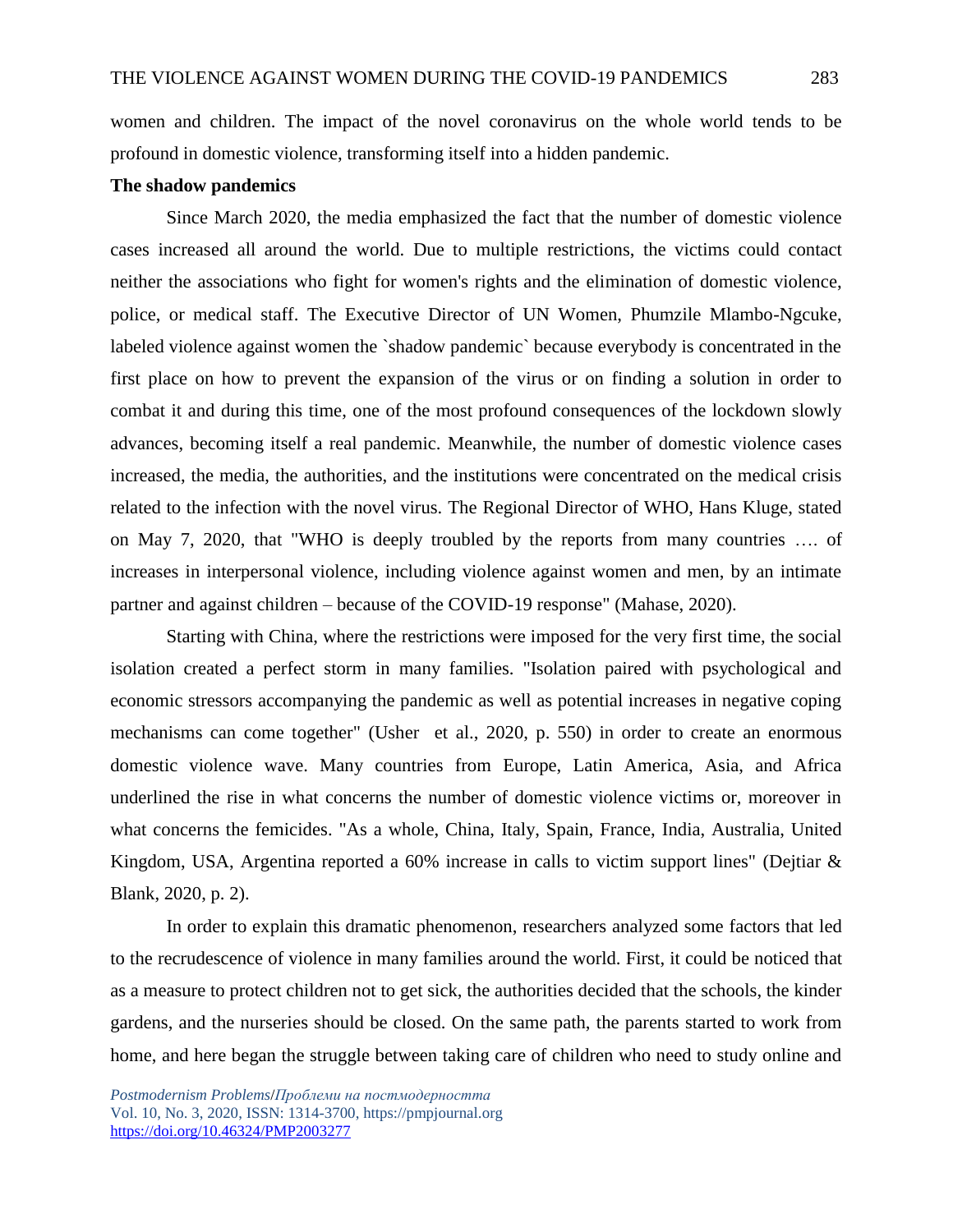the tasks received at work that had to be done as soon as possible. The burden was more difficult for women who normally assisted the children in their online activity, who needed to deal with the household chores and, at the same time, had to finish until the deadline their work activities. This context led to "intrafamily changes and adaptations, adult stress, more strained interpersonal relationships and physically and psychologically damaging behaviours" (Dejtiar & Blank, 2020, p. 2). Also, many households needed to deal with the situation when one of the parents suffered a job loss, and the family's financial situation became sensitive.

This context leads to another factor that aggravated the situation of women during the pandemic. Unemployment or the reduced income, insufficient social support, and finally the increased consumption of alcohol or drugs at home (taking into consideration the fact that the bars and restaurants were closed), the uncertainty feelings made the perpetrator become more violent, crueler, more ruthless.

Also, the sexual abuse rate started to increase during the pandemic. "Despite the decreased desire to become pregnant, women have experienced logistical and political threats to contraception and abortion access during the COVID-19 pandemic" (Connor et al., 2020). Many of them did not have the possibility to procure the contraception pills because the perpetrator offered them neither the possibility of going to the pharmacy nor the money to get them online. So, the risk of unwanted pregnancies increased, and the possibility to benefit from the necessary health care decreased. There is also another situation in which women may find the possibility to obtain the medical prescription to use "mifepristone – one of the drugs used in what concerns the abortions, but it is subjected to Risk Evaluation and Mitigation Strategy restrictions" (Connor et al., 2020). As a matter of fact, women must go to the hospital, and a doctor should analyze the situation and decide. So, the risk of contracting the virus is higher, and in many situations, the patients who do not represent emergency cases are not the first on the list when it comes to health care during the pandemic.

Moreover, the lockdown climate represents a perfect moment for the perpetrator to use all his control methods and even find new forms appropriate to the situation. During the pandemic, many aggressors used the virus to motivate their behaviours. Many of them isolated the victim in order to *protect* herself from COVID-19. The isolation became synonymous with protection and love. Also, the aggressors limited the possibility of accessing social media tools, so the victims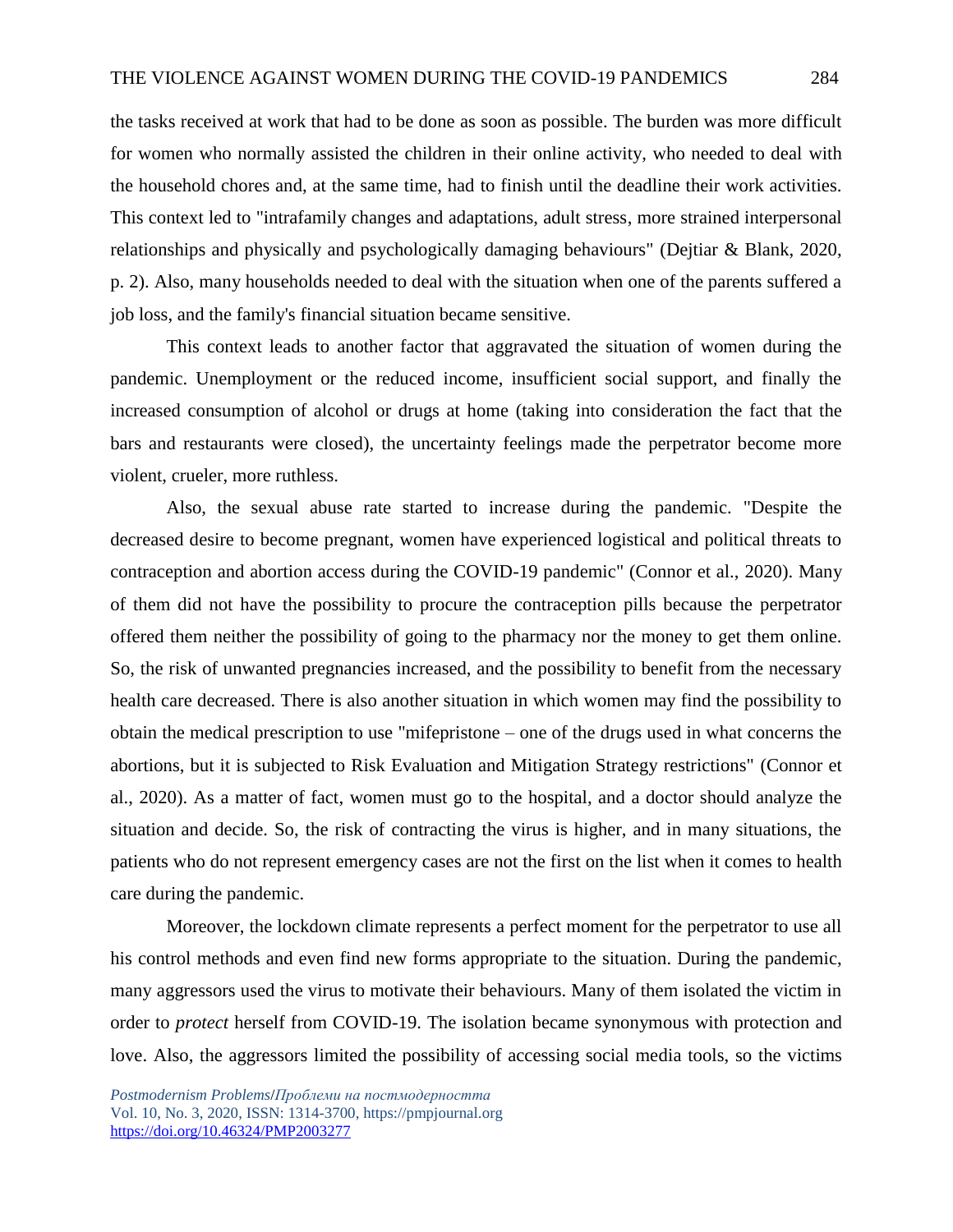did not have the chance to speak with their friends, family, or ask for help from the police or to the non-governmental organizations or to the associations that fight against violence. Even if the victim managed to use her phone or her applications, the perpetrator monitored her activity carefully. So, the woman did not have any freedom: she could not go outside because of the virus; she could not be free indoors because of her partner.

Concerning the limited use of the Internet and social media and the checks made to see the content accessed by the victim, the aggressor disinformed the woman regarding the new types of measures taken by the Government and by the authorities. So, she did not have the chance to read or listen to herself the news or talk with others, and the only solution was to believe and respect all the perpetrator's statements. In many cases, the aggressor "limited the access to essential items, such as hand hygiene, disinfectants, and personal protective equipment" (Dejtiar & Blank, 2020, p. 3). It was much easier right now for the violent man not to offer the necessary goods to his partner, motivating his decision by mentioning that the victim does not have to go outside and does not need any kind of protective equipment.

During this period, those women who hoped that they would finally manage to find a shelter and quit the violent partner realized it was quite impossible. Because of the new measures imposed, they worry about "their physical safety or experience additional mental or emotional distress, making even more difficult to create necessary space in the relationship and mitigate immediate risk for violence" (Peterman et al., 2020). So, even if it was hard in the normal situation for women to quit their homes together with their children, the pandemic made this decision harder and more difficult to put into practice. For many women, the order #stayhome did not mean protection against the disease, but the worst nightmare, which could eventually lead to death because of the insufficient measures taken to protect them against their aggressor.

## **Statistics on VAW around the world**

Several organizations and associations around the Globe tried in different manners to quantify the number of domestic violence cases during the COVID-19 pandemics. In Europe, the countries who insisted on the difficulties encountered because of the lockdown were Italy, Spain, and France. "It was estimated that domestic violence has increased with 30% in France and 18% in Spain" (Sharifi et al., 2020, p. 2377). Moreover, to help the victims of domestic violence, in the Spanish and French pharmacies, there a code was introduced throughout women could ask for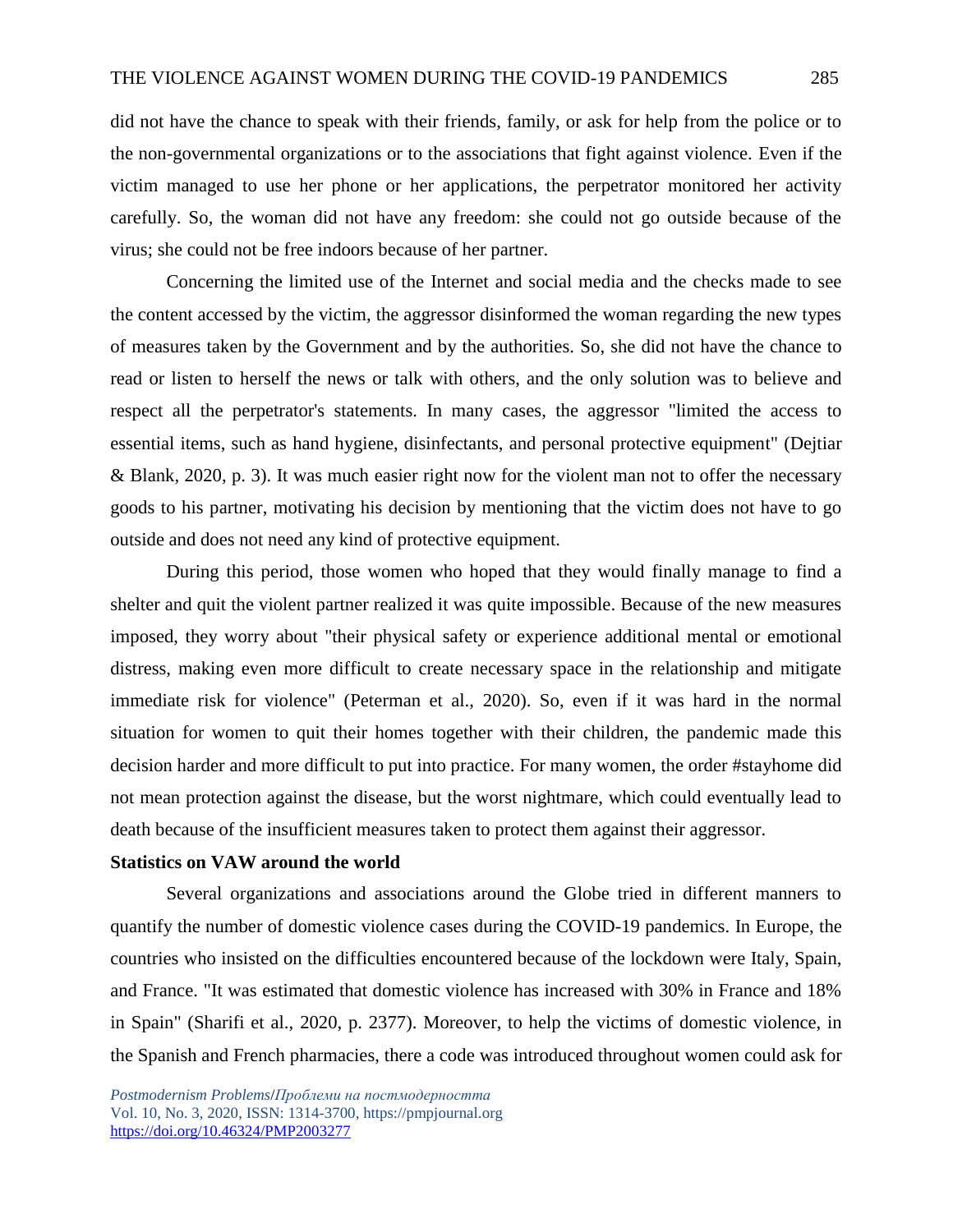protection, care, and support. So, in the United Kingdom, one of the organizations that fight against violence, "Refuge, reported that calls to the UK Domestic Violence Helpline increased by 25% in the seven days following the announcement of social distancing and lockdown measures by the government" (Bradbury-Jones & Isham, 2020, p. 2047).

Likewise, Latin America, a region known for the high number of femicides and domestic violence cases, reported a significant growth during the lockdown. Generally speaking, "VAW in Latin America is a systemic issue. According to Gender Equality Observatory (GEO), 2559 women were victims of femicide in 2017" (Toledo, 2020). In Mexico, "the highest number of domestic violence cases was registered in March and comparing the first six months of 2020 with those of 2019, it can be observed a 25% increase during the pandemic" (Vasquez Correa, 2020, p. 135). Moreover, many victims tried to reach the associations via mobile phone or using social media to get help in Mexico. In Argentina, emergency calls for domestic violence have increased by 25% since the lockdown started" (Ndedi, 2020). In addition to that, in Brazil, it was perceived as a massive change considering the domestic violence situation. Considering the information provided by the Ministry for Women, Family and Human Rights, there was a "17% increase in the number of calls denouncing violence against women in March 2020, when the recommendation for social distancing first issued in the country" (Souza Marques et al., 2020). In Peru, a country that depicts violence against women as a significant national problem, the pandemics emphasized this issue. The research and the studies have shown a "48% increase of phone calls to the emergency lines since the beginning of the crisis" (Aguero, 2020). Also, in Columbia, the District Secretariat of Women from Bogota indicated that domestic violence became a real emergency during the medical crisis: "during the lockdown period, the number of cases increased by 230%" (Espinosa-Bejarano, 2020, p. 182).

In Australia, the United States of America, and China, the enormous growth in domestic violence cases was also observed. Besides the strategies used generally by the perpetrators, they found new ones, according to the emergency. It was much easier for them to exercise coercive control at home and manipulate the victim to obtain what they want.

The international and European organizations are really implicated in this fight against violence during pandemics. On October 29, 2020, the European Institute of Gender Equality presented the Gender Equality Index in Europe. During the conference organized to reveal the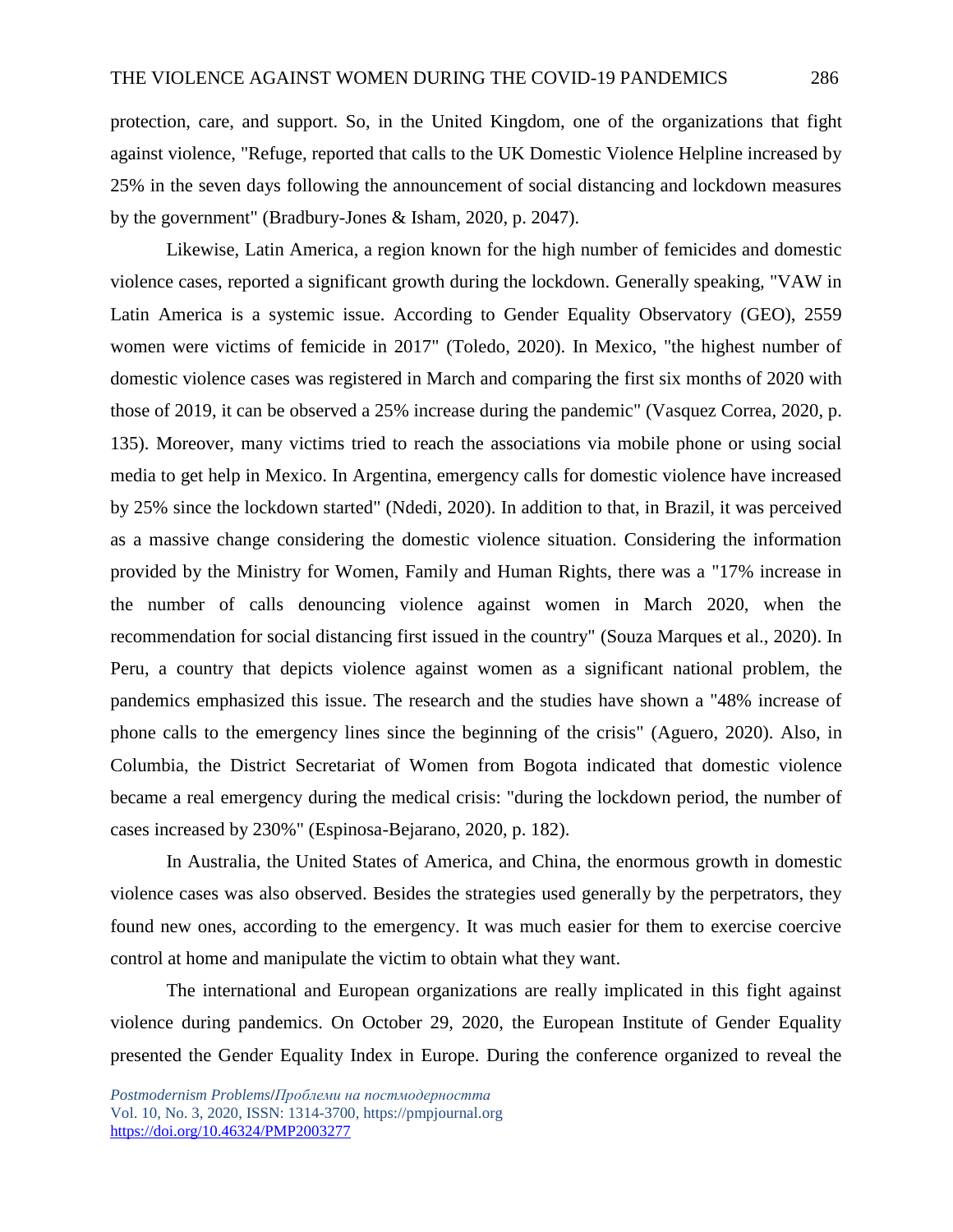researchers' discoveries, it was stated that there are not for the moment specific numbers concerning the violence against women. It is hard for the moment to provide correct statistics because the phenomenon is difficult to measure. Its real consequences will be perceived in the future, and its implications are not evanescent. However, the Institute underlined that the "lockdowns imposed across all Member States heightened the threat to women victims of violence" (European Institute for Gender Equality, 2020).

Also, the United Nations published documentation that insists on the negative aspects that affected the women during the COVID-19 pandemic. Besides the economic and health care aspects, the international organization emphasizes VAW's impact on a global scale. In their reports, it is stated, as in the case of EIGE, that it is still too early for exact and correct numbers. Yet, there were remarked in countries with adequate monitoring systems: "upwards of 25% in some countries and in other ones the reported cases have doubled" (United Nations, 2020). Moreover, it is stated that the pandemic intensified the consequences of VAW all around the world. UN indicates its policy is directed, during those hard times, on the governments' measures to help the women and the girls and prioritize the decisions, actions, and efforts made for those who suffer.

#### **How can the system help the victims during a pandemic?**

First, according to the situation observed during the crisis, it was noticed that telemedicine could have a positive impact, helping those victims that need assistance. This aspect was underlined, particularly in what concerns the normal pregnancy consultations: a doctor could offer an online consultation and, if necessary, prescribe the required medication in order to help the patient. On the same path, the doctor could prescribe contraceptives, abortion medication, and could counsel the woman, eliminating the possibility of SARS-COV-2 infection.

Secondly, there should be created online campaigns whose message could reach as many people as possible. The institutions should collaborate with the associations to deliver useful information that should aid the people in need. For instance, introducing specific codes that could be used in emergencies - as was the case in the pharmacies from Spain and France – represents a useful measure. The police, the social assistants, the doctors, and the lawyers should also know these codes.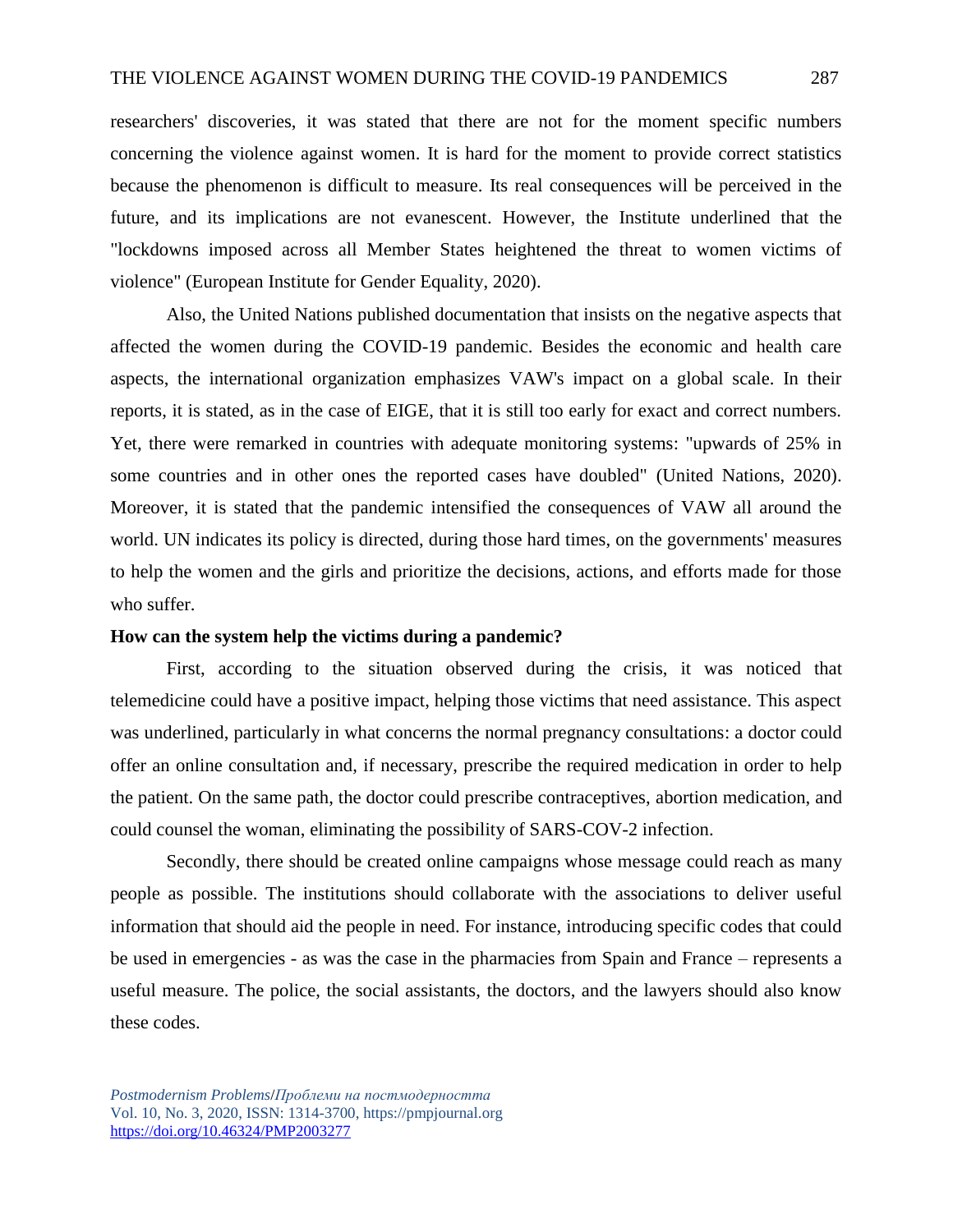Moreover, the number of shelters must be increased in order to offer the chance to be protected to as many women and children. Especially in this kind of situation, an alert system becomes a necessity for the victim. Having the possibility to announce the services, the high risk of danger could save many human beings' lives. The governmental and non-governmental organizations should use specific online tools to facilitate the link between the authorities and the victim.

Even though the governments were overwhelmed initially because of the medical crisis and finally discovered that behind the COVID-19 crisis, there is hidden a silent pandemic, in their programs must be included clear measures that could help the risky categories during emergencies. Financial aids must be offered, "putting women at the forefront of the political planning and building capacity of main services to progress quality of response" (Sharifi et al., 2020, p. 2378) towards the crisis could be big achievements.

## **Conclusions**

The COVID-19 pandemic, like all-natural disasters, in general, demonstrated the weaknesses of different systems from many perspectives. It emphasized the fear and uncertainty, which provided the perfect environment for different types of misdemeanors. Analyzing the disastrous effects of domestic violence in the first months of 2020, it can be stated that the authorities should invest large sums of money in improving the quality of public services. The high number of domestic violence cases demonstrates many changes to be done to keep the situation under control. Collaborations between the associations and the public institutions are mandatory for maintaining a low level of violence.

The lockdown demonstrated once again that the most dangerous place for women is their own home, the place where they have barely any chance to escape from the pressure, tension, control, abuse, and finally, death. If a lockdown is imposed, the authorities should find specific measures and solutions to protect the risky categories. A gender-inclusive approach is mandatory to be included and respected in all domains to go in the right direction.

## **References**

Aguero, J. (2020). COVID-19 and the rise of intimate partner violence. *World Development*, *137*(105217).<https://www.ncbi.nlm.nih.gov/pmc/articles/PMC7522673/> https://doi.org/10.1016/j.worlddev.2020.105217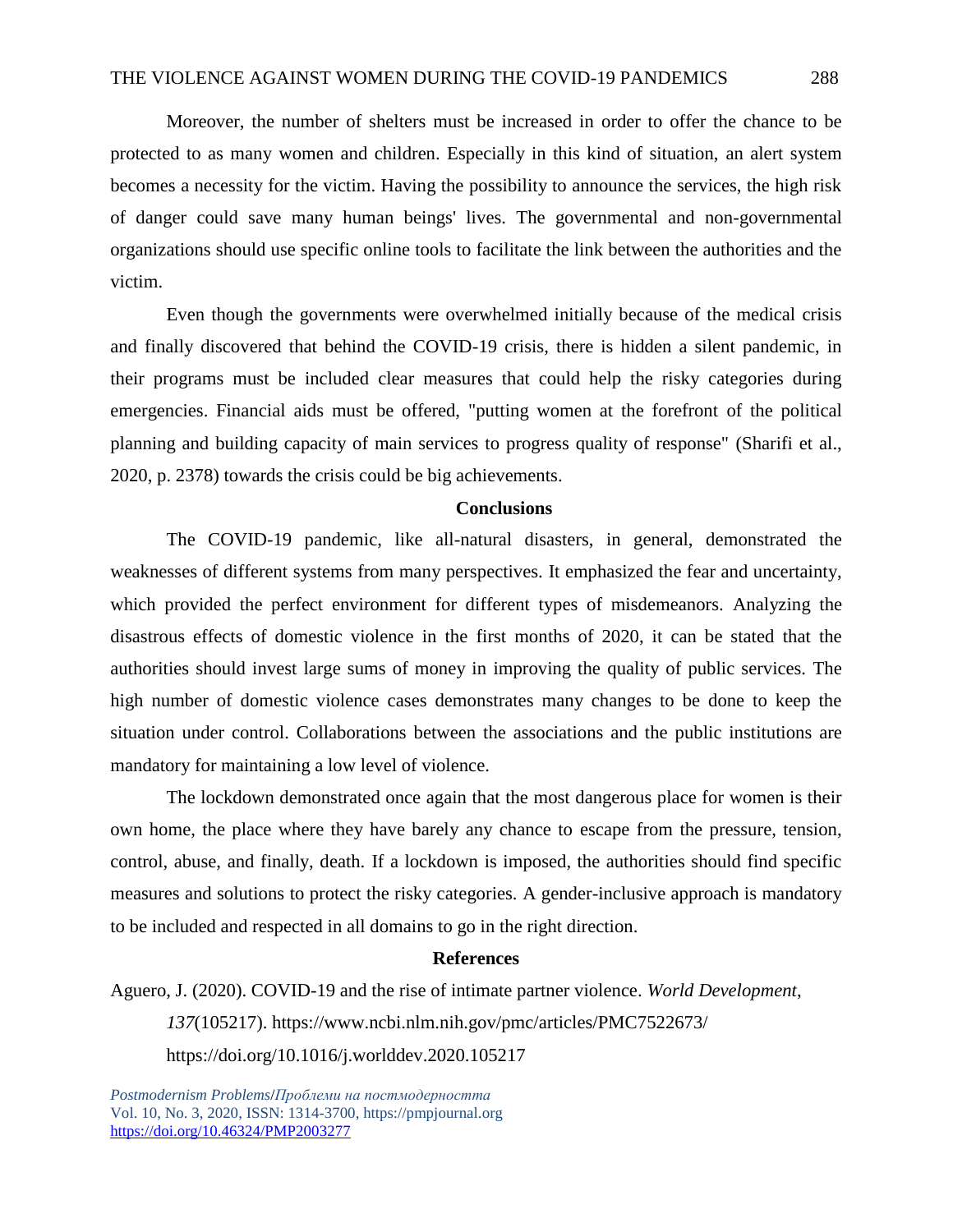- Bradbury-Jones, C., & Isham, L. (2020). The pandemic paradox: The consequences of COVID-19 on domestic violence. *Journal of Clinic Nursing*, *29*(13-14), 2047-2049. https://doi.org/10.1111/jocn.15296
- Brooks, S., Webster, R., Smith, L., Woodland, L., Wessley, S., Greenberg, N., & Rubin, G. J. (2020). The psychological impact of quarantine and how to reduce it: Rapid review of the evidence*. Rapid Review*, *395*(10227), 912-920. https://doi.org/10.1016/S0140- 6736(20)30460-8
- Campbell, A. (2020). An increasing risk of family violence during the COVID-19 pandemic: Strengthening community collaborations to save lives. *Forensic Science International: Reports*, *2* (100089).<https://doi.org/10.1016/j.fsir.2020.100089>
- Connor, J., Madhavan, S., Mokashi, M., Amanuel, H., Johnson, N., Pace, L., & Bartz, D. (2020). Health risks and outcomes that disproportionately affect women during the COVID-19 pandemic: A review. *Social Science and Medicine, 266*(113364). https://doi.org/10.1016/j.socscimed.2020.113364
- Defining Violence against Women and Girls (2010, October 31) *Center To End Violence Against Women And Girls.* Retrieved September 20, 2020, from [https://www.endvawnow.org/en/articles/295-defining-violence-against-women-and](https://www.endvawnow.org/en/articles/295-defining-violence-against-women-and-girls.html)[girls.html.](https://www.endvawnow.org/en/articles/295-defining-violence-against-women-and-girls.html)
- Dejtiar Waksman, R., & Blank, D. (2020). The importance of domestic violence in times of COVID-19. *Residencia Pediatrica*, *10* (2), 1-6. doi: 10.25060/residpediatr-2020.v10n2-414
- Espinosa-Bejarano, M. (2020). Enemigo silente durante la pandemia COVID-19 en Colombia : La violencia contra la mujer"[Silent enemy during the COVID-19 pandemic in Colombia:Violence against women]. *Salutem Scientia Spiritus, 6*(1), 181-186. https://revistas.javerianacali.edu.co/index.php/salutemscientiaspiritus/article/view/2368
- European Institute for Gender Equality. (2020, October). *Gender Equality Index 2020: Digitalisation and the future of work European Institute for Gender Equality*. Retrieved September 19, 2020, from [https://eige.europa.eu/publications/gender-equality-index-](https://eige.europa.eu/publications/gender-equality-index-2020-digitalisation-and-future-work)[2020-digitalisation-and-future-work](https://eige.europa.eu/publications/gender-equality-index-2020-digitalisation-and-future-work)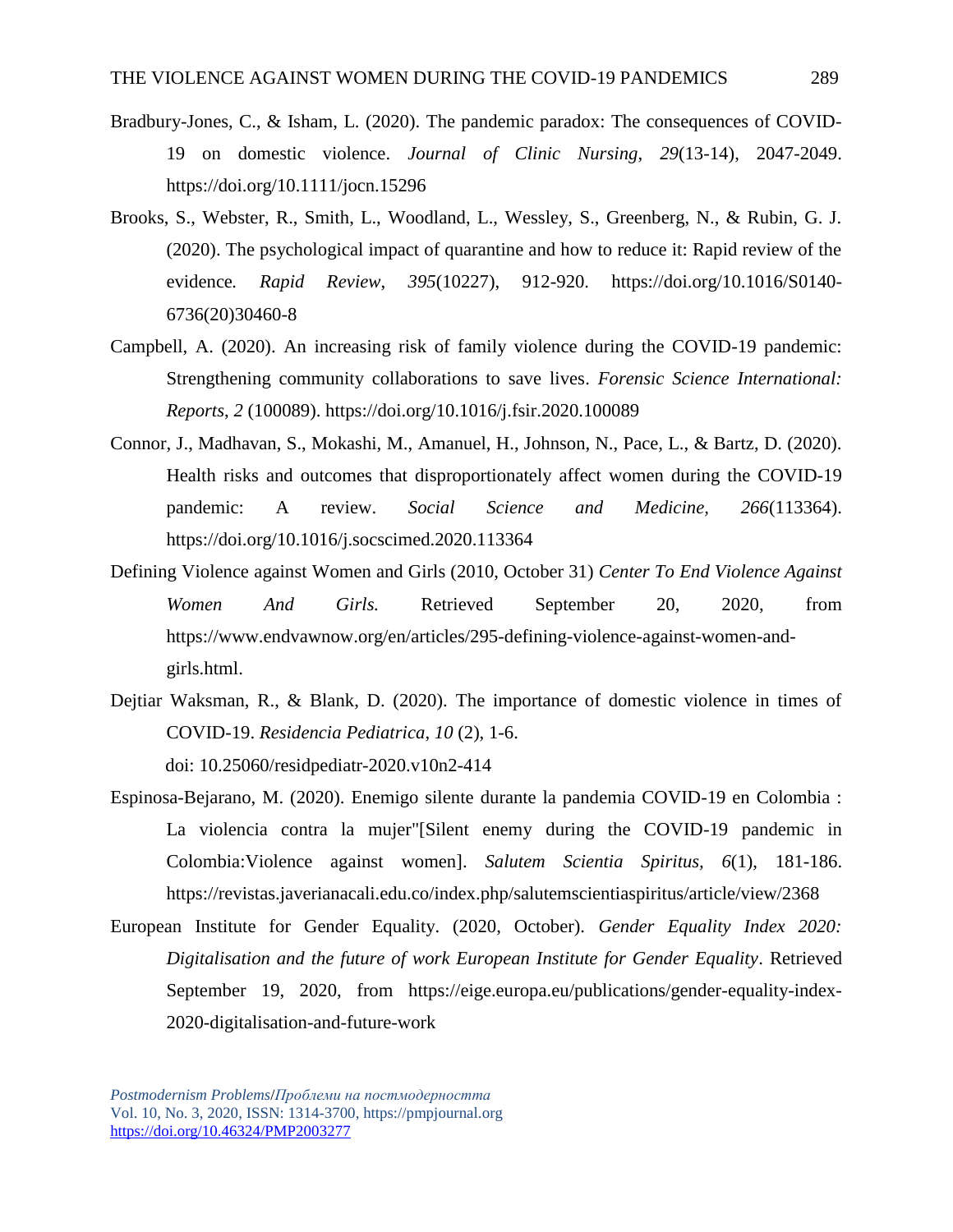- Kofman, Y., & Garfin, D. R. (2020). Home is not always a haven: The Domestic violence crisis amid the COVID-19 pandemic. *Psychological Trauma: Theory, Research, Practice, and Policy*, *12*(S1), 1998-2001. https://doi.org/10.1037/tra0000866
- Liu, Y. C., Kuo, R. L., Shih, S. R., (2020). COVID-19: The first documented coronavirus pandemic in history, *Biomedical Journal*, *43*(4), 328-333. doi: 10.1016/j.bj.2020.04.007
- Mahase, E. (2020). COVID-19: EU States report 60% rise in emergency calls about domestic violence, *BMJ (Clinical research ed.), 369.* DOI: 10.1136/bmj.m1872.
- Ndedi, A. (2020). *Framework in ending violence against women and girls with the advent of the COVID-19 from an African perspective*. Retrieved September 9, 2020, from [https://papers.ssrn.com/sol3/papers.cfm?abstract\\_id=3575288](https://papers.ssrn.com/sol3/papers.cfm?abstract_id=3575288)
- Peterman, A., Potts, A., O'Donnell, M., Thompson, K., Shah, N., Oertelt-Prigione, S., & Van Gelder, N., (2020). Pandemics and violence against women and children*. Center for Global Development*, Working Paper 528.

<https://www.cgdev.org/publication/pandemics-and-violence-against-women-and-children>

- Porta, M. (2016). *A Dictionary of Epidemiology* (6<sup>th</sup> ed.). Oxford University Press. DOI:10.1093/acref/9780199976720.001.0001
- Reynolds, M, & Weiss, S. (2020, May 27). *How coronavirus started and what happens next, explained.* Retrieved September 19, 2020, from [https://www.wired.co.uk/article/china](https://www.wired.co.uk/article/china-coronavirus)[coronavirus](https://www.wired.co.uk/article/china-coronavirus)
- Segato, R. L. (2016). Patriarchy from margin to center: Discipline, territoriality, and cruelty in the apocalyptic phase of capital. *South Atlantic Quarterly, 115*(3), 615-624. https://doi.org/10.1215/00382876-3608675
- Sharifi, F., Larki, M., & Roudsari, R. L. (2020). COVID-19 Outbreak as a threat of violence against women. *Journal of Midwifery and Reproductive Health*, *8*(3), 2376-2379. https://doi.org/10.22038/jmrh.2020.16036
- Souza Marques, E., Leite de Moraes, C., Hasselmann, M. H., Ferreira Deslandes, S., & Reichenheim, M. E. (2020). Violence against women, children, and adolescents during the COVID-19 pandemic: Overview, contributing factors, and mitigating measures. *Cadernos de Saude Publica, 36* (4). https://doi.org/10.1590/0102-311X00074420